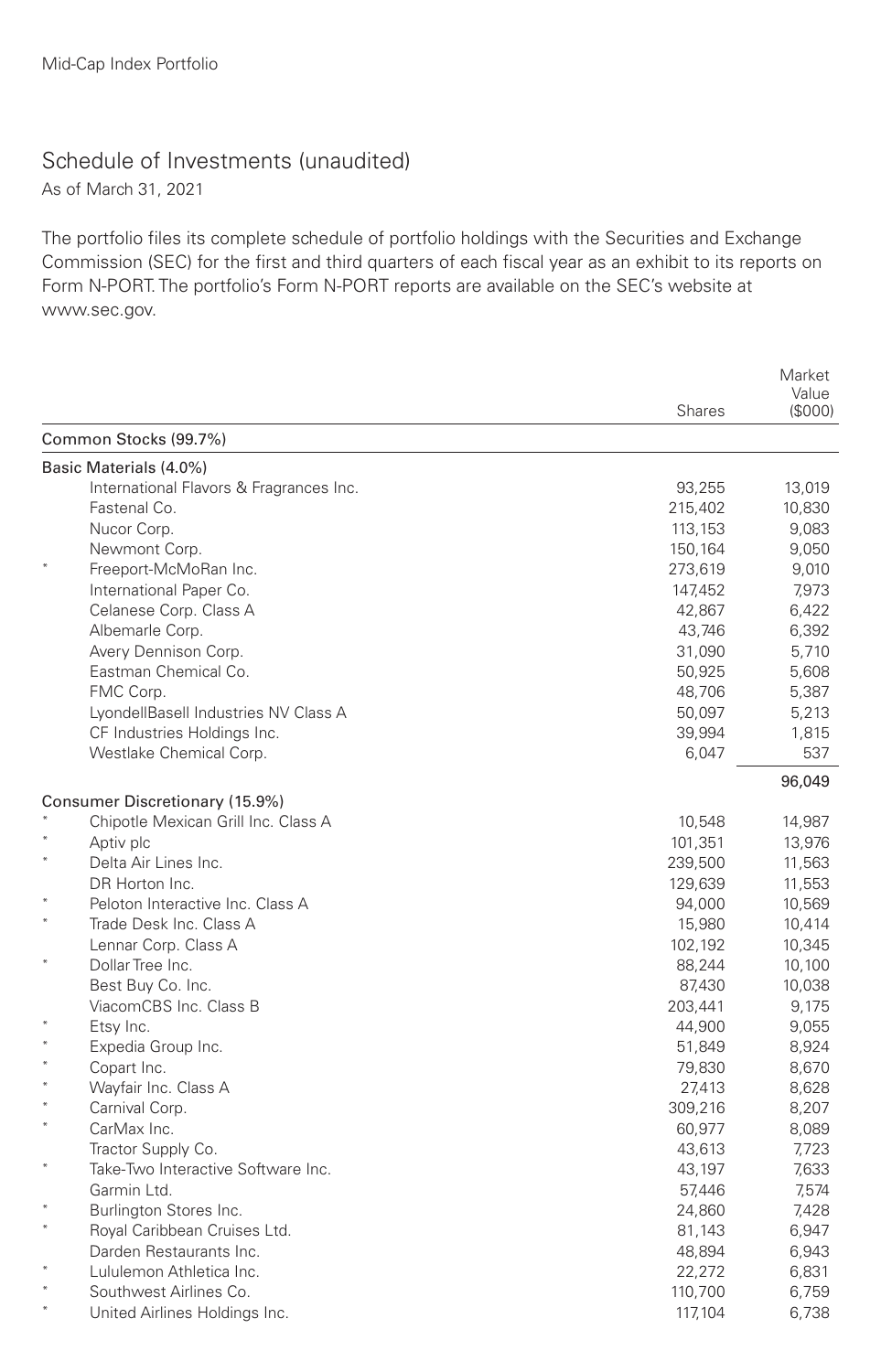|              |                                              |                  | Market         |
|--------------|----------------------------------------------|------------------|----------------|
|              |                                              |                  | Value          |
|              |                                              | Shares           | (\$000)        |
|              | DraftKings Inc. Class A                      | 102,766          | 6,303          |
| $\star$      | Hilton Worldwide Holdings Inc.               | 52,100           | 6,300          |
|              | Genuine Parts Co.                            | 54,183           | 6,263          |
|              | Ulta Beauty Inc.                             | 20,072           | 6,206          |
|              | NVR Inc.                                     | 1,313            | 6,185          |
|              | Lyft Inc. Class A                            | 95,998           | 6,065          |
|              | Omnicom Group Inc.                           | 80,744           | 5,987          |
|              | AutoZone Inc.                                | 4,242            | 5,957          |
|              | <b>MGM Resorts International</b>             | 148,496          | 5,641          |
|              | Domino's Pizza Inc.                          | 14,559           | 5,355          |
|              | Whirlpool Corp.                              | 23,616           | 5,204          |
|              | PulteGroup Inc.<br>Wynn Resorts Ltd.         | 94,828           | 4,973<br>4,896 |
|              | Hasbro Inc.                                  | 39,050<br>48,988 | 4,709          |
|              | News Corp. Class A                           | 184,721          | 4,697          |
|              | Fox Corp. Class A                            | 126,200          | 4,557          |
|              | Advance Auto Parts Inc.                      | 24,586           | 4,511          |
|              | Live Nation Entertainment Inc.               | 52,919           | 4,480          |
|              | Discovery Inc. Class C                       | 113,712          | 4,195          |
|              | BorgWarner Inc.                              | 89,640           | 4,156          |
|              | LKQ Corp.                                    | 96,738           | 4,095          |
|              | Carvana Co. Class A                          | 14,662           | 3,847          |
|              | Caesars Entertainment Inc.                   | 37,100           | 3,244          |
|              | Penn National Gaming Inc.                    | 29,100           | 3,051          |
| $\star$      | American Airlines Group Inc.                 | 119,851          | 2,864          |
|              | Rollins Inc.                                 | 82,917           | 2,854          |
|              | Liberty Media Corp.-Liberty SiriusXM Class C | 61,036           | 2,692          |
| $*, 1$       | Discovery Inc. Class A                       | 57,704           | 2,508          |
| $\ast$       | Chewy Inc. Class A                           | 26,820           | 2,272          |
| $*, 1$       | QuantumScape Corp. Class A                   | 49,768           | 2,227          |
|              | Vail Resorts Inc.                            | 7,552            | 2,203          |
|              | Interpublic Group of Cos. Inc.               | 73,201           | 2,138          |
|              | Lear Corp.                                   | 11,229           | 2,035          |
|              | Fox Corp. Class B                            | 56,768           | 1,983          |
|              | Aramark                                      | 47,649           | 1,800          |
|              | Liberty Media Corp.-Liberty SiriusXM Class A | 29,445           | 1,298          |
|              | Warner Music Group Corp. Class A             | 33,467           | 1,149          |
| $\mathbf{1}$ | Sirius XM Holdings Inc.                      | 156,400          | 953            |
|              | Lennar Corp. Class B                         | 6,899            | 568            |
|              | ViacomCBS Inc. Class A                       | 2,790            | 132            |
|              | News Corp. Class B                           | 3,475            | 82             |
|              |                                              |                  | 379,504        |
|              | Consumer Staples (4.3%)                      |                  |                |
|              | Corteva Inc.                                 | 278,869          | 13,001         |
|              | Clorox Co.                                   | 47,211           | 9,106          |
|              | McCormick & Co. Inc. (Non-Voting)            | 93,426           | 8,330          |
|              | Tyson Foods Inc. Class A                     | 110,515          | 8,211          |
|              | Church & Dwight Co. Inc.                     | 91,930           | 8,030          |
|              | Conagra Brands Inc.                          | 174,014          | 6,543          |
|              | AmerisourceBergen Corp. Class A              | 53,724           | 6,343          |
|              | Kellogg Co.                                  | 96,820           | 6,129          |
|              | Archer-Daniels-Midland Co.                   | 104,700          | 5,968          |
|              | McKesson Corp.                               | 29,800           | 5,812          |
|              | J M Smucker Co.                              | 40,680           | 5,147          |
|              | Kroger Co.                                   | 135,704          | 4,884          |
|              | Hormel Foods Corp.                           | 101,387          | 4,844          |
|              | Lamb Weston Holdings Inc.                    | 54,913           | 4,255          |
|              |                                              |                  |                |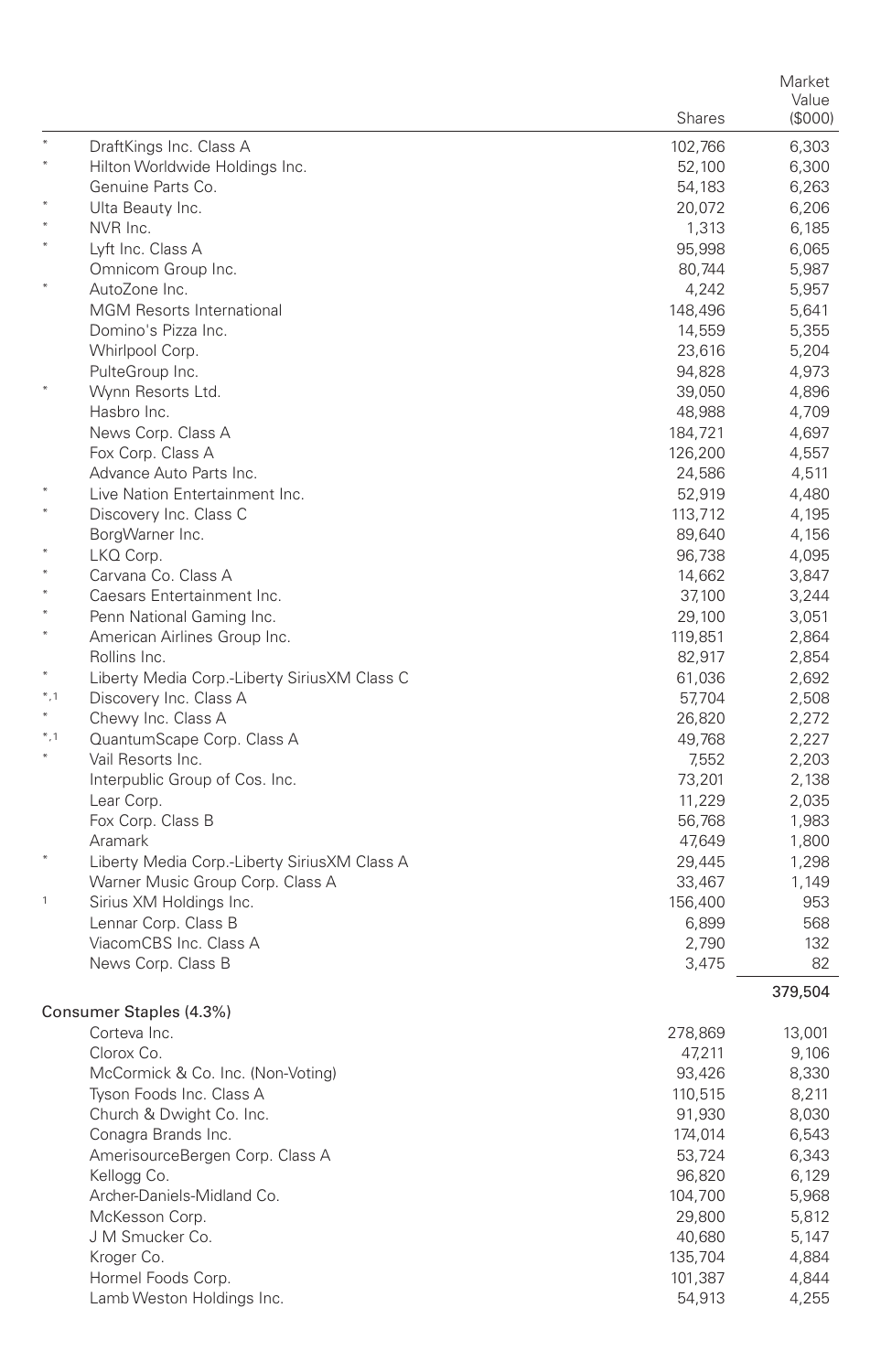| Campbell Soup Co.<br>73,858<br>3,713<br>Molson Coors Beverage Co. Class B<br>33,808<br>1,729<br>102,045<br>Energy $(4.0\%)$<br>Pioneer Natural Resources Co.<br>81,095<br>12,880<br>Valero Energy Corp.<br>153,300<br>10,976<br>Occidental Petroleum Corp.<br>349,300<br>9,299<br>ONEOK Inc.<br>166,982<br>8,459<br>Hess Corp.<br>103,636<br>7,333<br>Halliburton Co.<br>316,455<br>6,791<br>Plug Power Inc.<br>188,500<br>6.756<br>Phillips 66<br>6,686<br>82,000<br>Marathon Petroleum Corp.<br>121,979<br>6,525<br>Cheniere Energy Inc.<br>85,620<br>6,166<br>Baker Hughes Co. Class A<br>259,612<br>5,610<br>Williams Cos. Inc.<br>227,864<br>5,398<br>Enphase Energy Inc.<br>21,800<br>3,535<br>96,414<br>Financials (11.5%)<br>MSCI Inc. Class A<br>29,429<br>12,339<br>Willis Towers Watson plc<br>48,367<br>11,070<br>First Republic Bank<br>65,930<br>10,994<br><b>Discover Financial Services</b><br>115,032<br>10,927<br>State Street Corp.<br>125,386<br>10,534<br>Ameriprise Financial Inc.<br>43,792<br>10,179<br>KKR & Co. Inc.<br>205,572<br>10,042<br>Fifth Third Bancorp<br>10,013<br>267,366<br><b>SVB Financial Group</b><br>19,467<br>9,610<br>Arthur J Gallagher & Co.<br>72,700<br>9,071<br>Hartford Financial Services Group Inc.<br>134,112<br>8,957<br>Northern Trust Corp.<br>74,230<br>7,802<br>American International Group Inc.<br>162,100<br>7,491<br>Regions Financial Corp.<br>360,193<br>7,442<br>M&T Bank Corp.<br>48,286<br>7,321<br>KeyCorp<br>363,236<br>7,257<br>Citizens Financial Group Inc.<br>159,350<br>7,035<br>MarketAxess Holdings Inc.<br>13,526<br>6,735<br>Broadridge Financial Solutions Inc.<br>43,392<br>6,643<br>Nasdag Inc.<br>43,226<br>6,374<br>Ally Financial Inc.<br>140,408<br>6,348<br>Principal Financial Group Inc.<br>102,364<br>6,138<br>Huntington Bancshares Inc.<br>6,002<br>381,833<br>Cincinnati Financial Corp.<br>57,404<br>5,918<br>Markel Corp.<br>5,174<br>5,896<br>Raymond James Financial Inc.<br>46,458<br>5,694<br>Arch Capital Group Ltd.<br>144,948<br>5,562<br>Equitable Holdings Inc.<br>5,334<br>163,513<br>Annaly Capital Management Inc.<br>523,990<br>4,506<br>FactSet Research Systems Inc.<br>14,257<br>4,399<br>Loews Corp.<br>85,233<br>4,371<br>Fidelity National Financial Inc.<br>4,255<br>104,644<br>Cboe Global Markets Inc.<br>40,270<br>3,974<br>W R Berkley Corp.<br>49,956<br>3,764<br>Everest Re Group Ltd.<br>15,024<br>3,723<br>Globe Life Inc.<br>35,307<br>3,412<br>Franklin Resources Inc.<br>113,647<br>3,364<br>$^*,1$<br>Opendoor Technologies Inc.<br>130,100<br>2,757 |  | <b>Shares</b> | Market<br>Value<br>(\$000) |
|--------------------------------------------------------------------------------------------------------------------------------------------------------------------------------------------------------------------------------------------------------------------------------------------------------------------------------------------------------------------------------------------------------------------------------------------------------------------------------------------------------------------------------------------------------------------------------------------------------------------------------------------------------------------------------------------------------------------------------------------------------------------------------------------------------------------------------------------------------------------------------------------------------------------------------------------------------------------------------------------------------------------------------------------------------------------------------------------------------------------------------------------------------------------------------------------------------------------------------------------------------------------------------------------------------------------------------------------------------------------------------------------------------------------------------------------------------------------------------------------------------------------------------------------------------------------------------------------------------------------------------------------------------------------------------------------------------------------------------------------------------------------------------------------------------------------------------------------------------------------------------------------------------------------------------------------------------------------------------------------------------------------------------------------------------------------------------------------------------------------------------------------------------------------------------------------------------------------------------------------------------------------------------------------------------------------------------------------------------------------------------------------------------------------------------------------------------------------------------------------------------------------------------------------------------------------------------------|--|---------------|----------------------------|
|                                                                                                                                                                                                                                                                                                                                                                                                                                                                                                                                                                                                                                                                                                                                                                                                                                                                                                                                                                                                                                                                                                                                                                                                                                                                                                                                                                                                                                                                                                                                                                                                                                                                                                                                                                                                                                                                                                                                                                                                                                                                                                                                                                                                                                                                                                                                                                                                                                                                                                                                                                                      |  |               |                            |
|                                                                                                                                                                                                                                                                                                                                                                                                                                                                                                                                                                                                                                                                                                                                                                                                                                                                                                                                                                                                                                                                                                                                                                                                                                                                                                                                                                                                                                                                                                                                                                                                                                                                                                                                                                                                                                                                                                                                                                                                                                                                                                                                                                                                                                                                                                                                                                                                                                                                                                                                                                                      |  |               |                            |
|                                                                                                                                                                                                                                                                                                                                                                                                                                                                                                                                                                                                                                                                                                                                                                                                                                                                                                                                                                                                                                                                                                                                                                                                                                                                                                                                                                                                                                                                                                                                                                                                                                                                                                                                                                                                                                                                                                                                                                                                                                                                                                                                                                                                                                                                                                                                                                                                                                                                                                                                                                                      |  |               |                            |
|                                                                                                                                                                                                                                                                                                                                                                                                                                                                                                                                                                                                                                                                                                                                                                                                                                                                                                                                                                                                                                                                                                                                                                                                                                                                                                                                                                                                                                                                                                                                                                                                                                                                                                                                                                                                                                                                                                                                                                                                                                                                                                                                                                                                                                                                                                                                                                                                                                                                                                                                                                                      |  |               |                            |
|                                                                                                                                                                                                                                                                                                                                                                                                                                                                                                                                                                                                                                                                                                                                                                                                                                                                                                                                                                                                                                                                                                                                                                                                                                                                                                                                                                                                                                                                                                                                                                                                                                                                                                                                                                                                                                                                                                                                                                                                                                                                                                                                                                                                                                                                                                                                                                                                                                                                                                                                                                                      |  |               |                            |
|                                                                                                                                                                                                                                                                                                                                                                                                                                                                                                                                                                                                                                                                                                                                                                                                                                                                                                                                                                                                                                                                                                                                                                                                                                                                                                                                                                                                                                                                                                                                                                                                                                                                                                                                                                                                                                                                                                                                                                                                                                                                                                                                                                                                                                                                                                                                                                                                                                                                                                                                                                                      |  |               |                            |
|                                                                                                                                                                                                                                                                                                                                                                                                                                                                                                                                                                                                                                                                                                                                                                                                                                                                                                                                                                                                                                                                                                                                                                                                                                                                                                                                                                                                                                                                                                                                                                                                                                                                                                                                                                                                                                                                                                                                                                                                                                                                                                                                                                                                                                                                                                                                                                                                                                                                                                                                                                                      |  |               |                            |
|                                                                                                                                                                                                                                                                                                                                                                                                                                                                                                                                                                                                                                                                                                                                                                                                                                                                                                                                                                                                                                                                                                                                                                                                                                                                                                                                                                                                                                                                                                                                                                                                                                                                                                                                                                                                                                                                                                                                                                                                                                                                                                                                                                                                                                                                                                                                                                                                                                                                                                                                                                                      |  |               |                            |
|                                                                                                                                                                                                                                                                                                                                                                                                                                                                                                                                                                                                                                                                                                                                                                                                                                                                                                                                                                                                                                                                                                                                                                                                                                                                                                                                                                                                                                                                                                                                                                                                                                                                                                                                                                                                                                                                                                                                                                                                                                                                                                                                                                                                                                                                                                                                                                                                                                                                                                                                                                                      |  |               |                            |
|                                                                                                                                                                                                                                                                                                                                                                                                                                                                                                                                                                                                                                                                                                                                                                                                                                                                                                                                                                                                                                                                                                                                                                                                                                                                                                                                                                                                                                                                                                                                                                                                                                                                                                                                                                                                                                                                                                                                                                                                                                                                                                                                                                                                                                                                                                                                                                                                                                                                                                                                                                                      |  |               |                            |
|                                                                                                                                                                                                                                                                                                                                                                                                                                                                                                                                                                                                                                                                                                                                                                                                                                                                                                                                                                                                                                                                                                                                                                                                                                                                                                                                                                                                                                                                                                                                                                                                                                                                                                                                                                                                                                                                                                                                                                                                                                                                                                                                                                                                                                                                                                                                                                                                                                                                                                                                                                                      |  |               |                            |
|                                                                                                                                                                                                                                                                                                                                                                                                                                                                                                                                                                                                                                                                                                                                                                                                                                                                                                                                                                                                                                                                                                                                                                                                                                                                                                                                                                                                                                                                                                                                                                                                                                                                                                                                                                                                                                                                                                                                                                                                                                                                                                                                                                                                                                                                                                                                                                                                                                                                                                                                                                                      |  |               |                            |
|                                                                                                                                                                                                                                                                                                                                                                                                                                                                                                                                                                                                                                                                                                                                                                                                                                                                                                                                                                                                                                                                                                                                                                                                                                                                                                                                                                                                                                                                                                                                                                                                                                                                                                                                                                                                                                                                                                                                                                                                                                                                                                                                                                                                                                                                                                                                                                                                                                                                                                                                                                                      |  |               |                            |
|                                                                                                                                                                                                                                                                                                                                                                                                                                                                                                                                                                                                                                                                                                                                                                                                                                                                                                                                                                                                                                                                                                                                                                                                                                                                                                                                                                                                                                                                                                                                                                                                                                                                                                                                                                                                                                                                                                                                                                                                                                                                                                                                                                                                                                                                                                                                                                                                                                                                                                                                                                                      |  |               |                            |
|                                                                                                                                                                                                                                                                                                                                                                                                                                                                                                                                                                                                                                                                                                                                                                                                                                                                                                                                                                                                                                                                                                                                                                                                                                                                                                                                                                                                                                                                                                                                                                                                                                                                                                                                                                                                                                                                                                                                                                                                                                                                                                                                                                                                                                                                                                                                                                                                                                                                                                                                                                                      |  |               |                            |
|                                                                                                                                                                                                                                                                                                                                                                                                                                                                                                                                                                                                                                                                                                                                                                                                                                                                                                                                                                                                                                                                                                                                                                                                                                                                                                                                                                                                                                                                                                                                                                                                                                                                                                                                                                                                                                                                                                                                                                                                                                                                                                                                                                                                                                                                                                                                                                                                                                                                                                                                                                                      |  |               |                            |
|                                                                                                                                                                                                                                                                                                                                                                                                                                                                                                                                                                                                                                                                                                                                                                                                                                                                                                                                                                                                                                                                                                                                                                                                                                                                                                                                                                                                                                                                                                                                                                                                                                                                                                                                                                                                                                                                                                                                                                                                                                                                                                                                                                                                                                                                                                                                                                                                                                                                                                                                                                                      |  |               |                            |
|                                                                                                                                                                                                                                                                                                                                                                                                                                                                                                                                                                                                                                                                                                                                                                                                                                                                                                                                                                                                                                                                                                                                                                                                                                                                                                                                                                                                                                                                                                                                                                                                                                                                                                                                                                                                                                                                                                                                                                                                                                                                                                                                                                                                                                                                                                                                                                                                                                                                                                                                                                                      |  |               |                            |
|                                                                                                                                                                                                                                                                                                                                                                                                                                                                                                                                                                                                                                                                                                                                                                                                                                                                                                                                                                                                                                                                                                                                                                                                                                                                                                                                                                                                                                                                                                                                                                                                                                                                                                                                                                                                                                                                                                                                                                                                                                                                                                                                                                                                                                                                                                                                                                                                                                                                                                                                                                                      |  |               |                            |
|                                                                                                                                                                                                                                                                                                                                                                                                                                                                                                                                                                                                                                                                                                                                                                                                                                                                                                                                                                                                                                                                                                                                                                                                                                                                                                                                                                                                                                                                                                                                                                                                                                                                                                                                                                                                                                                                                                                                                                                                                                                                                                                                                                                                                                                                                                                                                                                                                                                                                                                                                                                      |  |               |                            |
|                                                                                                                                                                                                                                                                                                                                                                                                                                                                                                                                                                                                                                                                                                                                                                                                                                                                                                                                                                                                                                                                                                                                                                                                                                                                                                                                                                                                                                                                                                                                                                                                                                                                                                                                                                                                                                                                                                                                                                                                                                                                                                                                                                                                                                                                                                                                                                                                                                                                                                                                                                                      |  |               |                            |
|                                                                                                                                                                                                                                                                                                                                                                                                                                                                                                                                                                                                                                                                                                                                                                                                                                                                                                                                                                                                                                                                                                                                                                                                                                                                                                                                                                                                                                                                                                                                                                                                                                                                                                                                                                                                                                                                                                                                                                                                                                                                                                                                                                                                                                                                                                                                                                                                                                                                                                                                                                                      |  |               |                            |
|                                                                                                                                                                                                                                                                                                                                                                                                                                                                                                                                                                                                                                                                                                                                                                                                                                                                                                                                                                                                                                                                                                                                                                                                                                                                                                                                                                                                                                                                                                                                                                                                                                                                                                                                                                                                                                                                                                                                                                                                                                                                                                                                                                                                                                                                                                                                                                                                                                                                                                                                                                                      |  |               |                            |
|                                                                                                                                                                                                                                                                                                                                                                                                                                                                                                                                                                                                                                                                                                                                                                                                                                                                                                                                                                                                                                                                                                                                                                                                                                                                                                                                                                                                                                                                                                                                                                                                                                                                                                                                                                                                                                                                                                                                                                                                                                                                                                                                                                                                                                                                                                                                                                                                                                                                                                                                                                                      |  |               |                            |
|                                                                                                                                                                                                                                                                                                                                                                                                                                                                                                                                                                                                                                                                                                                                                                                                                                                                                                                                                                                                                                                                                                                                                                                                                                                                                                                                                                                                                                                                                                                                                                                                                                                                                                                                                                                                                                                                                                                                                                                                                                                                                                                                                                                                                                                                                                                                                                                                                                                                                                                                                                                      |  |               |                            |
|                                                                                                                                                                                                                                                                                                                                                                                                                                                                                                                                                                                                                                                                                                                                                                                                                                                                                                                                                                                                                                                                                                                                                                                                                                                                                                                                                                                                                                                                                                                                                                                                                                                                                                                                                                                                                                                                                                                                                                                                                                                                                                                                                                                                                                                                                                                                                                                                                                                                                                                                                                                      |  |               |                            |
|                                                                                                                                                                                                                                                                                                                                                                                                                                                                                                                                                                                                                                                                                                                                                                                                                                                                                                                                                                                                                                                                                                                                                                                                                                                                                                                                                                                                                                                                                                                                                                                                                                                                                                                                                                                                                                                                                                                                                                                                                                                                                                                                                                                                                                                                                                                                                                                                                                                                                                                                                                                      |  |               |                            |
|                                                                                                                                                                                                                                                                                                                                                                                                                                                                                                                                                                                                                                                                                                                                                                                                                                                                                                                                                                                                                                                                                                                                                                                                                                                                                                                                                                                                                                                                                                                                                                                                                                                                                                                                                                                                                                                                                                                                                                                                                                                                                                                                                                                                                                                                                                                                                                                                                                                                                                                                                                                      |  |               |                            |
|                                                                                                                                                                                                                                                                                                                                                                                                                                                                                                                                                                                                                                                                                                                                                                                                                                                                                                                                                                                                                                                                                                                                                                                                                                                                                                                                                                                                                                                                                                                                                                                                                                                                                                                                                                                                                                                                                                                                                                                                                                                                                                                                                                                                                                                                                                                                                                                                                                                                                                                                                                                      |  |               |                            |
|                                                                                                                                                                                                                                                                                                                                                                                                                                                                                                                                                                                                                                                                                                                                                                                                                                                                                                                                                                                                                                                                                                                                                                                                                                                                                                                                                                                                                                                                                                                                                                                                                                                                                                                                                                                                                                                                                                                                                                                                                                                                                                                                                                                                                                                                                                                                                                                                                                                                                                                                                                                      |  |               |                            |
|                                                                                                                                                                                                                                                                                                                                                                                                                                                                                                                                                                                                                                                                                                                                                                                                                                                                                                                                                                                                                                                                                                                                                                                                                                                                                                                                                                                                                                                                                                                                                                                                                                                                                                                                                                                                                                                                                                                                                                                                                                                                                                                                                                                                                                                                                                                                                                                                                                                                                                                                                                                      |  |               |                            |
|                                                                                                                                                                                                                                                                                                                                                                                                                                                                                                                                                                                                                                                                                                                                                                                                                                                                                                                                                                                                                                                                                                                                                                                                                                                                                                                                                                                                                                                                                                                                                                                                                                                                                                                                                                                                                                                                                                                                                                                                                                                                                                                                                                                                                                                                                                                                                                                                                                                                                                                                                                                      |  |               |                            |
|                                                                                                                                                                                                                                                                                                                                                                                                                                                                                                                                                                                                                                                                                                                                                                                                                                                                                                                                                                                                                                                                                                                                                                                                                                                                                                                                                                                                                                                                                                                                                                                                                                                                                                                                                                                                                                                                                                                                                                                                                                                                                                                                                                                                                                                                                                                                                                                                                                                                                                                                                                                      |  |               |                            |
|                                                                                                                                                                                                                                                                                                                                                                                                                                                                                                                                                                                                                                                                                                                                                                                                                                                                                                                                                                                                                                                                                                                                                                                                                                                                                                                                                                                                                                                                                                                                                                                                                                                                                                                                                                                                                                                                                                                                                                                                                                                                                                                                                                                                                                                                                                                                                                                                                                                                                                                                                                                      |  |               |                            |
|                                                                                                                                                                                                                                                                                                                                                                                                                                                                                                                                                                                                                                                                                                                                                                                                                                                                                                                                                                                                                                                                                                                                                                                                                                                                                                                                                                                                                                                                                                                                                                                                                                                                                                                                                                                                                                                                                                                                                                                                                                                                                                                                                                                                                                                                                                                                                                                                                                                                                                                                                                                      |  |               |                            |
|                                                                                                                                                                                                                                                                                                                                                                                                                                                                                                                                                                                                                                                                                                                                                                                                                                                                                                                                                                                                                                                                                                                                                                                                                                                                                                                                                                                                                                                                                                                                                                                                                                                                                                                                                                                                                                                                                                                                                                                                                                                                                                                                                                                                                                                                                                                                                                                                                                                                                                                                                                                      |  |               |                            |
|                                                                                                                                                                                                                                                                                                                                                                                                                                                                                                                                                                                                                                                                                                                                                                                                                                                                                                                                                                                                                                                                                                                                                                                                                                                                                                                                                                                                                                                                                                                                                                                                                                                                                                                                                                                                                                                                                                                                                                                                                                                                                                                                                                                                                                                                                                                                                                                                                                                                                                                                                                                      |  |               |                            |
|                                                                                                                                                                                                                                                                                                                                                                                                                                                                                                                                                                                                                                                                                                                                                                                                                                                                                                                                                                                                                                                                                                                                                                                                                                                                                                                                                                                                                                                                                                                                                                                                                                                                                                                                                                                                                                                                                                                                                                                                                                                                                                                                                                                                                                                                                                                                                                                                                                                                                                                                                                                      |  |               |                            |
|                                                                                                                                                                                                                                                                                                                                                                                                                                                                                                                                                                                                                                                                                                                                                                                                                                                                                                                                                                                                                                                                                                                                                                                                                                                                                                                                                                                                                                                                                                                                                                                                                                                                                                                                                                                                                                                                                                                                                                                                                                                                                                                                                                                                                                                                                                                                                                                                                                                                                                                                                                                      |  |               |                            |
|                                                                                                                                                                                                                                                                                                                                                                                                                                                                                                                                                                                                                                                                                                                                                                                                                                                                                                                                                                                                                                                                                                                                                                                                                                                                                                                                                                                                                                                                                                                                                                                                                                                                                                                                                                                                                                                                                                                                                                                                                                                                                                                                                                                                                                                                                                                                                                                                                                                                                                                                                                                      |  |               |                            |
|                                                                                                                                                                                                                                                                                                                                                                                                                                                                                                                                                                                                                                                                                                                                                                                                                                                                                                                                                                                                                                                                                                                                                                                                                                                                                                                                                                                                                                                                                                                                                                                                                                                                                                                                                                                                                                                                                                                                                                                                                                                                                                                                                                                                                                                                                                                                                                                                                                                                                                                                                                                      |  |               |                            |
|                                                                                                                                                                                                                                                                                                                                                                                                                                                                                                                                                                                                                                                                                                                                                                                                                                                                                                                                                                                                                                                                                                                                                                                                                                                                                                                                                                                                                                                                                                                                                                                                                                                                                                                                                                                                                                                                                                                                                                                                                                                                                                                                                                                                                                                                                                                                                                                                                                                                                                                                                                                      |  |               |                            |
|                                                                                                                                                                                                                                                                                                                                                                                                                                                                                                                                                                                                                                                                                                                                                                                                                                                                                                                                                                                                                                                                                                                                                                                                                                                                                                                                                                                                                                                                                                                                                                                                                                                                                                                                                                                                                                                                                                                                                                                                                                                                                                                                                                                                                                                                                                                                                                                                                                                                                                                                                                                      |  |               |                            |
|                                                                                                                                                                                                                                                                                                                                                                                                                                                                                                                                                                                                                                                                                                                                                                                                                                                                                                                                                                                                                                                                                                                                                                                                                                                                                                                                                                                                                                                                                                                                                                                                                                                                                                                                                                                                                                                                                                                                                                                                                                                                                                                                                                                                                                                                                                                                                                                                                                                                                                                                                                                      |  |               |                            |
|                                                                                                                                                                                                                                                                                                                                                                                                                                                                                                                                                                                                                                                                                                                                                                                                                                                                                                                                                                                                                                                                                                                                                                                                                                                                                                                                                                                                                                                                                                                                                                                                                                                                                                                                                                                                                                                                                                                                                                                                                                                                                                                                                                                                                                                                                                                                                                                                                                                                                                                                                                                      |  |               |                            |
|                                                                                                                                                                                                                                                                                                                                                                                                                                                                                                                                                                                                                                                                                                                                                                                                                                                                                                                                                                                                                                                                                                                                                                                                                                                                                                                                                                                                                                                                                                                                                                                                                                                                                                                                                                                                                                                                                                                                                                                                                                                                                                                                                                                                                                                                                                                                                                                                                                                                                                                                                                                      |  |               |                            |
|                                                                                                                                                                                                                                                                                                                                                                                                                                                                                                                                                                                                                                                                                                                                                                                                                                                                                                                                                                                                                                                                                                                                                                                                                                                                                                                                                                                                                                                                                                                                                                                                                                                                                                                                                                                                                                                                                                                                                                                                                                                                                                                                                                                                                                                                                                                                                                                                                                                                                                                                                                                      |  |               |                            |
|                                                                                                                                                                                                                                                                                                                                                                                                                                                                                                                                                                                                                                                                                                                                                                                                                                                                                                                                                                                                                                                                                                                                                                                                                                                                                                                                                                                                                                                                                                                                                                                                                                                                                                                                                                                                                                                                                                                                                                                                                                                                                                                                                                                                                                                                                                                                                                                                                                                                                                                                                                                      |  |               |                            |
|                                                                                                                                                                                                                                                                                                                                                                                                                                                                                                                                                                                                                                                                                                                                                                                                                                                                                                                                                                                                                                                                                                                                                                                                                                                                                                                                                                                                                                                                                                                                                                                                                                                                                                                                                                                                                                                                                                                                                                                                                                                                                                                                                                                                                                                                                                                                                                                                                                                                                                                                                                                      |  |               |                            |
|                                                                                                                                                                                                                                                                                                                                                                                                                                                                                                                                                                                                                                                                                                                                                                                                                                                                                                                                                                                                                                                                                                                                                                                                                                                                                                                                                                                                                                                                                                                                                                                                                                                                                                                                                                                                                                                                                                                                                                                                                                                                                                                                                                                                                                                                                                                                                                                                                                                                                                                                                                                      |  |               |                            |
|                                                                                                                                                                                                                                                                                                                                                                                                                                                                                                                                                                                                                                                                                                                                                                                                                                                                                                                                                                                                                                                                                                                                                                                                                                                                                                                                                                                                                                                                                                                                                                                                                                                                                                                                                                                                                                                                                                                                                                                                                                                                                                                                                                                                                                                                                                                                                                                                                                                                                                                                                                                      |  |               |                            |
|                                                                                                                                                                                                                                                                                                                                                                                                                                                                                                                                                                                                                                                                                                                                                                                                                                                                                                                                                                                                                                                                                                                                                                                                                                                                                                                                                                                                                                                                                                                                                                                                                                                                                                                                                                                                                                                                                                                                                                                                                                                                                                                                                                                                                                                                                                                                                                                                                                                                                                                                                                                      |  |               |                            |
|                                                                                                                                                                                                                                                                                                                                                                                                                                                                                                                                                                                                                                                                                                                                                                                                                                                                                                                                                                                                                                                                                                                                                                                                                                                                                                                                                                                                                                                                                                                                                                                                                                                                                                                                                                                                                                                                                                                                                                                                                                                                                                                                                                                                                                                                                                                                                                                                                                                                                                                                                                                      |  |               |                            |
|                                                                                                                                                                                                                                                                                                                                                                                                                                                                                                                                                                                                                                                                                                                                                                                                                                                                                                                                                                                                                                                                                                                                                                                                                                                                                                                                                                                                                                                                                                                                                                                                                                                                                                                                                                                                                                                                                                                                                                                                                                                                                                                                                                                                                                                                                                                                                                                                                                                                                                                                                                                      |  |               |                            |
|                                                                                                                                                                                                                                                                                                                                                                                                                                                                                                                                                                                                                                                                                                                                                                                                                                                                                                                                                                                                                                                                                                                                                                                                                                                                                                                                                                                                                                                                                                                                                                                                                                                                                                                                                                                                                                                                                                                                                                                                                                                                                                                                                                                                                                                                                                                                                                                                                                                                                                                                                                                      |  |               |                            |
|                                                                                                                                                                                                                                                                                                                                                                                                                                                                                                                                                                                                                                                                                                                                                                                                                                                                                                                                                                                                                                                                                                                                                                                                                                                                                                                                                                                                                                                                                                                                                                                                                                                                                                                                                                                                                                                                                                                                                                                                                                                                                                                                                                                                                                                                                                                                                                                                                                                                                                                                                                                      |  |               |                            |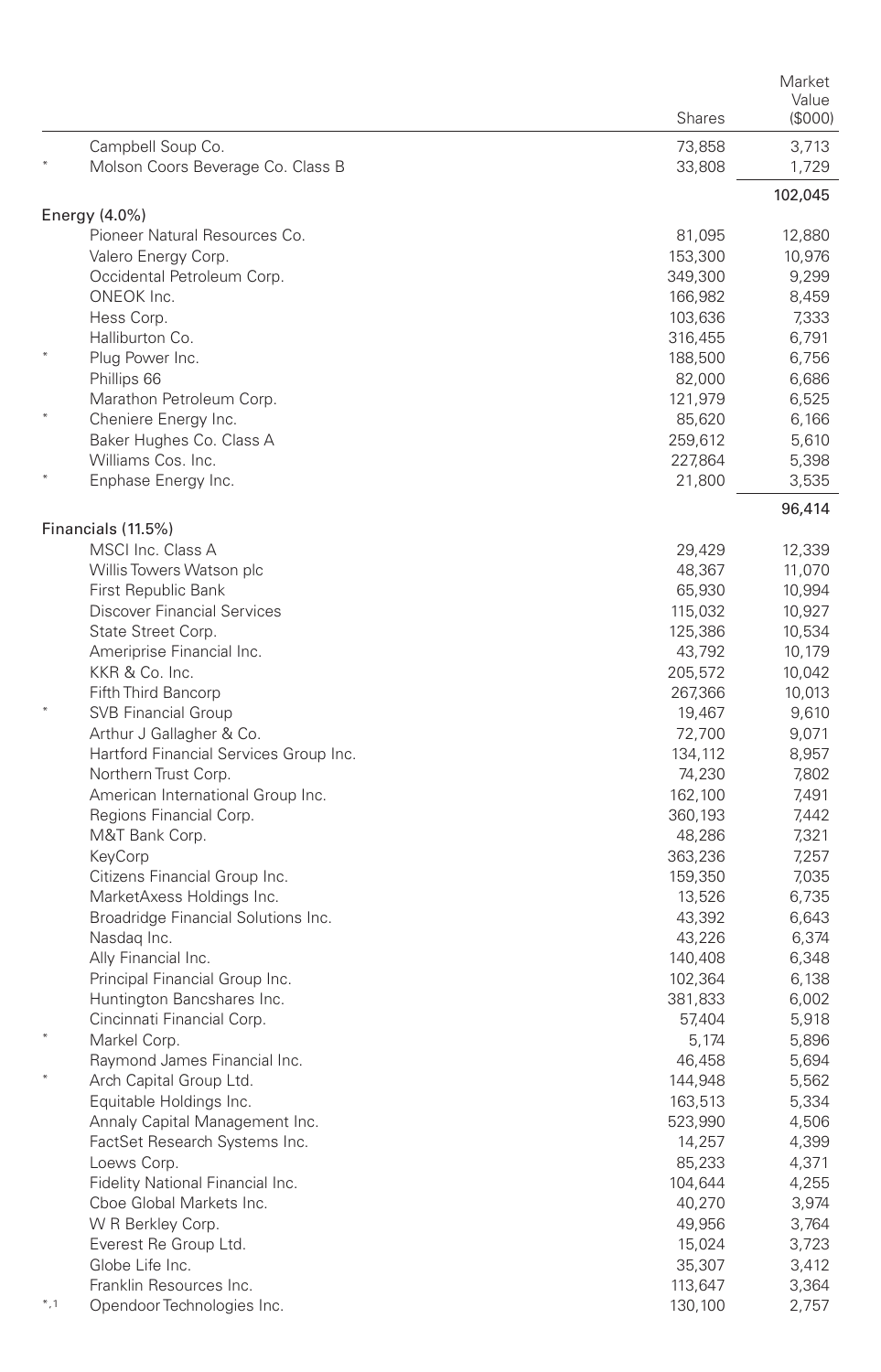|         |                                        |         | Market  |
|---------|----------------------------------------|---------|---------|
|         |                                        |         | Value   |
|         |                                        | Shares  | (\$000) |
|         | Lincoln National Corp.                 | 34,136  | 2,126   |
|         | Interactive Brokers Group Inc. Class A | 28,950  | 2,114   |
|         | AGNC Investment Corp.                  | 101,301 | 1,698   |
|         | Alleghany Corp.                        | 2,497   | 1,564   |
|         | SEI Investments Co.                    | 24,333  | 1,483   |
|         | Tradeweb Markets Inc. Class A          | 16,200  | 1,199   |
|         | Health Care (11.0%)                    |         | 273,437 |
|         | <b>IDEXX Laboratories Inc.</b>         | 32,046  | 15,680  |
|         | Centene Corp.                          | 218,160 | 13,943  |
|         | IQVIA Holdings Inc.                    | 71,973  | 13,901  |
|         | Veeva Systems Inc. Class A             | 51,138  | 13,359  |
| $\star$ | Dexcom Inc.                            | 36,093  | 12,971  |
|         | ResMed Inc.                            | 54,584  | 10,590  |
|         | Laboratory Corp. of America Holdings   | 36,520  | 9,314   |
|         | Teladoc Health Inc.                    | 50,700  | 9,215   |
| $\star$ | Exact Sciences Corp.                   | 63,448  | 8,361   |
|         | Cerner Corp.                           | 114,848 | 8,255   |
|         | West Pharmaceutical Services Inc.      | 27,800  | 7,834   |
|         | Teleflex Inc.                          | 17,518  | 7,278   |
|         | Align Technology Inc.                  | 13,314  | 7,210   |
|         | Hologic Inc.                           | 96,589  | 7,184   |
|         | Seagen Inc.                            | 50,944  | 7,074   |
|         | Cooper Cos. Inc.                       | 18,407  | 7,070   |
|         | Cardinal Health Inc.                   | 110,123 | 6,690   |
|         | Insulet Corp.                          | 24,800  | 6,471   |
|         | Quest Diagnostics Inc.                 | 50,092  | 6,429   |
| $\ast$  | Viatris Inc.                           | 456,057 | 6,371   |
|         | Alnylam Pharmaceuticals Inc.           | 43,933  | 6,203   |
| $\star$ | Varian Medical Systems Inc.            | 34,414  | 6,075   |
|         | Alexion Pharmaceuticals Inc.           | 39,191  | 5,993   |
| $\star$ | Incyte Corp.                           | 70,081  | 5,695   |
|         | ABIOMED Inc.                           | 16,955  | 5,404   |
|         | DENTSPLY SIRONA Inc.                   | 81,973  | 5,231   |
| $\star$ | Elanco Animal Health Inc.              | 177,140 | 5,217   |
|         | BioMarin Pharmaceutical Inc.           | 68,114  | 5,143   |
| ×       | Royalty Pharma plc Class A             | 109,104 | 4,759   |
|         | Horizon Therapeutics plc               | 42,000  | 3,866   |
|         | Universal Health Services Inc. Class B | 27,763  | 3,703   |
| $\ast$  | Henry Schein Inc.                      | 53,390  | 3,697   |
|         | Catalent Inc.                          | 31,900  | 3,359   |
| $\ast$  | DaVita Inc.                            | 26,728  | 2,880   |
|         | 10X Genomics Inc. Class A              | 13,700  | 2,480   |
|         | Bio-Rad Laboratories Inc. Class A      | 3,953   | 2,258   |
|         | PPD Inc.                               | 46,177  | 1,747   |
|         | Oak Street Health Inc.                 | 31,686  | 1,720   |
|         | GoodRx Holdings Inc. Class A           | 14,375  | 561     |
|         | Industrials (14.1%)                    |         | 261,191 |
|         | Carrier Global Corp.                   | 326,105 | 13,768  |
|         | IHS Markit Ltd.                        | 133,893 | 12,958  |
|         | TransDigm Group Inc.                   | 19,492  | 11,460  |
|         | Cintas Corp.                           | 33,481  | 11,427  |
|         | AMETEK Inc.                            | 86,522  | 11,051  |
|         | Verisk Analytics Inc. Class A          | 61,021  | 10,782  |
|         | Ball Corp.                             | 123,042 | 10,427  |
|         | Mettler-Toledo International Inc.      | 8,756   | 10,119  |
|         |                                        |         |         |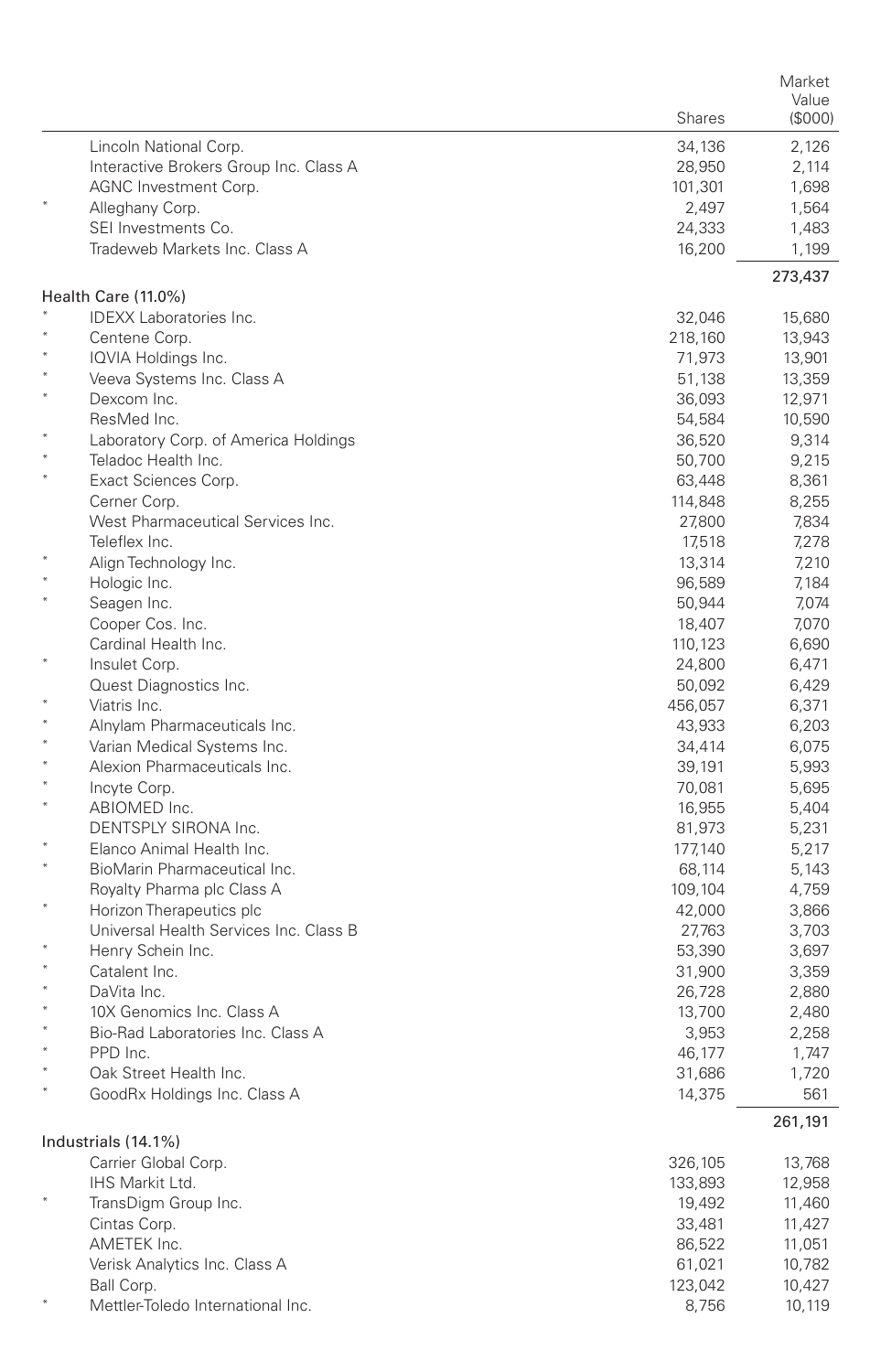|        |                                                       |                   | Market         |
|--------|-------------------------------------------------------|-------------------|----------------|
|        |                                                       | <b>Shares</b>     | Value          |
|        |                                                       |                   | $($ \$000 $)$  |
|        | Keysight Technologies Inc.                            | 69,820            | 10,012         |
|        | Zebra Technologies Corp. Class A                      | 20,060            | 9,733          |
|        | Old Dominion Freight Line Inc.                        | 39,505            | 9,497          |
|        | Kansas City Southern                                  | 34,100            | 9,000          |
|        | United Rentals Inc.                                   | 27,078            | 8,917          |
|        | Fortive Corp.                                         | 120,311           | 8,499          |
|        | Synchrony Financial                                   | 208,100           | 8,461          |
|        | FleetCor Technologies Inc.<br>Vulcan Materials Co.    | 31,357            | 8,423          |
|        | Equifax Inc.                                          | 49,712<br>45,621  | 8,389<br>8,263 |
|        | Martin Marietta Materials Inc.                        | 23,316            | 7,830          |
|        | Dover Corp.                                           | 53,843            | 7,383          |
|        | Trimble Inc.                                          | 93,904            | 7,305          |
|        | Xylem Inc.                                            | 67,668            | 7,117          |
|        | Ingersoll Rand Inc.                                   | 141,012           | 6,939          |
|        | Expeditors International of Washington Inc.           | 63,518            | 6,840          |
|        | WW Grainger Inc.                                      | 16,663            | 6,681          |
|        | Waters Corp.                                          | 23,328            | 6,629          |
|        | TransUnion                                            | 71,503            | 6,435          |
|        | Jacobs Engineering Group Inc.                         | 48,780            | 6,306          |
|        | Masco Corp.                                           | 96,528            | 5,782          |
|        | Rockwell Automation Inc.                              | 21,774            | 5,780          |
|        | Otis Worldwide Corp.                                  | 81,396            | 5,571          |
|        | Westinghouse Air Brake Technologies Corp.             | 67,355            | 5,332          |
|        | JB Hunt Transport Services Inc.                       | 31,669            | 5,323          |
|        | Westrock Co.                                          | 98,803            | 5,143          |
|        | Fortune Brands Home & Security Inc.                   | 52,076            | 4,990          |
|        | Crown Holdings Inc.                                   | 50,563            | 4,907          |
|        | CH Robinson Worldwide Inc.                            | 50,190            | 4,790          |
|        | Packaging Corp. of America                            | 35,608            | 4,789          |
|        | Textron Inc.                                          | 84,918            | 4,762          |
|        | Snap-on Inc.                                          | 20,357            | 4,697          |
|        | Generac Holdings Inc.                                 | 11,800            | 3,864          |
|        | Western Union Co.                                     | 154,126           | 3,801          |
|        | <b>HEICO Corp. Class A</b>                            | 27,499            | 3,124          |
|        | Cognex Corp.                                          | 31,341            | 2,601          |
|        | Jack Henry & Associates Inc.                          | 14,260            | 2,163          |
|        | HEICO Corp.                                           | 16,169            | 2,034          |
|        | Mohawk Industries Inc.                                | 10,519            | 2,023          |
|        | Hubbell Inc. Class B                                  | 10,132            | 1,894          |
|        | XPO Logistics Inc.<br>Affirm Holdings Inc. Class A    | 15,301            | 1,887          |
|        |                                                       | 9,823             | 695            |
|        |                                                       |                   | 336,603        |
|        | Real Estate (8.6%)                                    |                   |                |
|        | Digital Realty Trust Inc.                             | 105,175           | 14,813         |
|        | CoStar Group Inc.                                     | 14,784            | 12,151         |
|        | SBA Communications Corp. Class A                      | 41,205            | 11,436         |
|        | Welltower Inc.                                        | 156,614           | 11,218         |
|        | <b>Equity Residential</b><br>Weyerhaeuser Co.         | 139,736           | 10,009         |
|        |                                                       | 280,521<br>52,359 | 9,986          |
| $\ast$ | AvalonBay Communities Inc.<br>CBRE Group Inc. Class A | 119,619           | 9,661<br>9,463 |
|        | Realty Income Corp.                                   |                   | 8,894          |
|        | Alexandria Real Estate Equities Inc.                  | 140,069<br>51,283 | 8,426          |
|        | Zillow Group Inc. Class C                             | 58,500            | 7,584          |
|        | Ventas Inc.                                           | 140,500           | 7,494          |
|        | Simon Property Group Inc.                             | 61,633            | 7,012          |
|        | Invitation Homes Inc.                                 | 212,574           | 6,800          |
|        |                                                       |                   |                |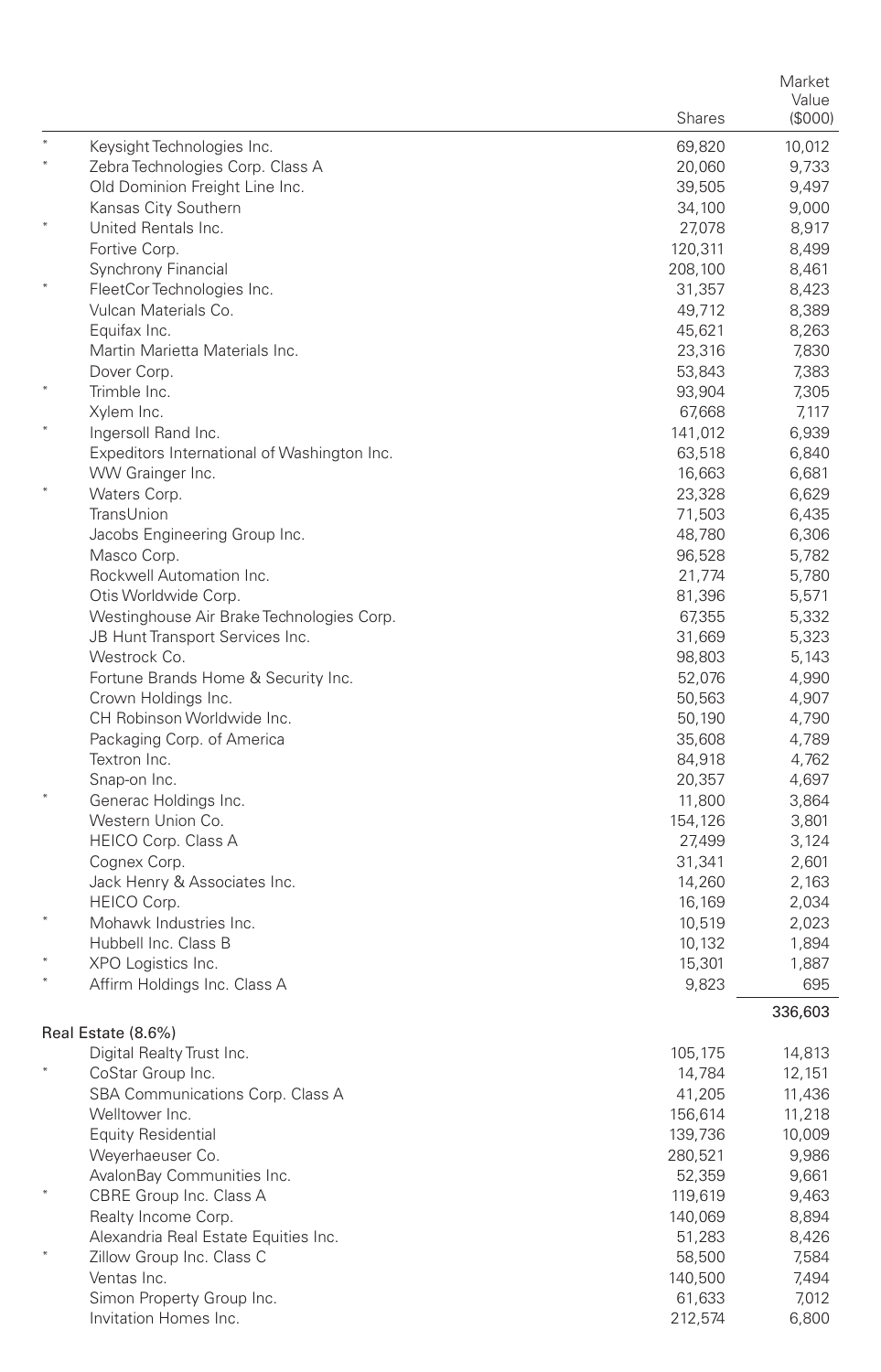|         |                                        |                   | Market           |
|---------|----------------------------------------|-------------------|------------------|
|         |                                        | <b>Shares</b>     | Value<br>(\$000) |
|         |                                        |                   |                  |
|         | Essex Property Trust Inc.              | 24,328            | 6,613            |
|         | Extra Space Storage Inc.               | 49,292            | 6,534            |
|         | Healthpeak Properties Inc.             | 201,909           | 6,409            |
|         | Sun Communities Inc.                   | 41,888            | 6,285            |
|         | Mid-America Apartment Communities Inc. | 42,938            | 6,198            |
|         | Duke Realty Corp.                      | 140,299           | 5,883            |
|         | Boston Properties Inc.<br>UDR Inc.     | 52,574            | 5,324<br>4,884   |
|         | WP Carey Inc.                          | 111,350           |                  |
|         | Camden Property Trust                  | 65,727            | 4,651<br>4,026   |
|         | Iron Mountain Inc.                     | 36,630            |                  |
|         | Host Hotels & Resorts Inc.             | 108,163           | 4,003            |
|         | Zillow Group Inc. Class A              | 132,558           | 2,234            |
|         | Regency Centers Corp.                  | 16,100            | 2,115            |
|         | VEREIT Inc.                            | 31,899<br>42,898  | 1,809<br>1,657   |
|         |                                        |                   | 203,572          |
|         | Technology (18.0%)                     |                   |                  |
|         | Microchip Technology Inc.              | 100,989           | 15,675           |
|         | Amphenol Corp. Class A                 | 224,752           | 14,827           |
|         | Cadence Design Systems Inc.            | 104,645           | 14,335           |
|         | Synopsys Inc.                          | 57,161            | 14,163           |
|         | DocuSign Inc. Class A                  | 66,500            | 13,463           |
|         | Match Group Inc.                       | 94,804            | 13,024           |
|         | Corning Inc.                           | 288,245           | 12,542           |
|         | Marvell Technology Group Ltd.          | 252,038           | 12,345           |
|         | Xilinx Inc.                            | 92,015            | 11,401           |
|         | Skyworks Solutions Inc.                | 61,829            | 11,344           |
|         | Palo Alto Networks Inc.                | 34,666            | 11,165           |
|         | ANSYS Inc.                             | 32,542            | 11,050           |
|         | Okta Inc. Class A                      | 45,477            | 10,024           |
|         | Fortinet Inc.                          | 52,070            | 9,603            |
|         | KLA Corp.                              | 28,919            | 9,555            |
|         | Maxim Integrated Products Inc.         | 100,589           | 9,191            |
|         | Twitter Inc.                           | 142,277           | 9,053            |
|         | RingCentral Inc. Class A               | 30,090            | 8,963            |
|         | CDW Corp.                              | 53,662            | 8,894            |
|         | Splunk Inc.                            | 60,687            | 8,222            |
| $\star$ | EPAM Systems Inc.<br>Qorvo Inc.        | 20,000            | 7,934            |
|         | Hewlett Packard Enterprise Co.         | 42,478<br>485,068 | 7,761<br>7,635   |
|         | Teradyne Inc.                          | 62,500            | 7,605            |
|         | HubSpot Inc.                           | 16,500            | 7,494            |
|         | Pinterest Inc. Class A                 | 99,804            | 7,388            |
|         | Western Digital Corp.                  | 109,028           | 7,278            |
|         | Slack Technologies Inc. Class A        | 178,603           | 7,257            |
|         | VeriSign Inc.                          | 36,031            | 7,161            |
|         | Paycom Software Inc.                   | 19,192            | 7,102            |
|         | Coupa Software Inc.                    | 27,100            | 6,896            |
|         | Datadog Inc. Class A                   | 78,900            | 6,576            |
|         | Citrix Systems Inc.                    | 46,153            | 6,478            |
|         | Tyler Technologies Inc.                | 15,200            | 6,453            |
|         | IAC/InterActiveCorp                    | 29,570            | 6,396            |
| $\ast$  | Akamai Technologies Inc.               | 61,052            | 6,221            |
|         | Seagate Technology plc                 | 79,890            | 6,132            |
| ×       | Crowdstrike Holdings Inc. Class A      | 33,500            | 6,114            |
|         | NetApp Inc.                            | 83,880            | 6,096            |
|         | Gartner Inc.                           | 31,637            | 5,775            |
|         | SS&C Technologies Holdings Inc.        | 81,661            | 5,706            |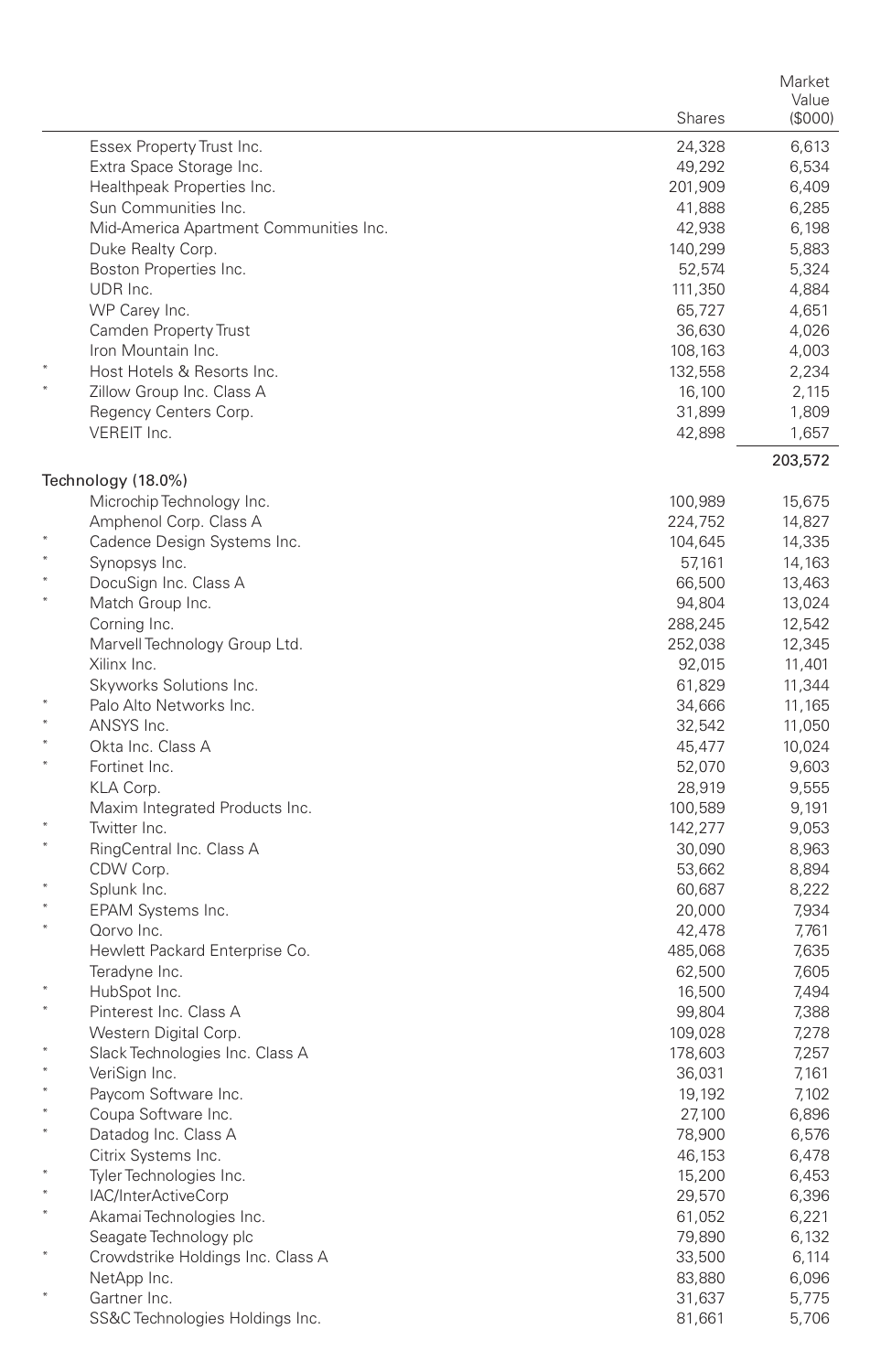|        |                                        |         | Market    |
|--------|----------------------------------------|---------|-----------|
|        |                                        |         | Value     |
|        |                                        | Shares  | (\$000)   |
| $*$    | Cloudflare Inc. Class A                | 79,800  | 5,607     |
| $*, 1$ | Unity Software Inc.                    | 51,298  | 5,146     |
|        | GoDaddy Inc. Class A                   | 63,597  | 4,936     |
|        | Zscaler Inc.                           | 27,700  | 4,755     |
|        | NortonLifeLock Inc.                    | 207,363 | 4,409     |
|        | Black Knight Inc.                      | 55,885  | 4,135     |
|        | ON Semiconductor Corp.                 | 77,200  | 3,212     |
|        | Dropbox Inc. Class A                   | 118,286 | 3,153     |
|        | Zendesk Inc.                           | 22,100  | 2,931     |
|        | Monolithic Power Systems Inc.          | 8,063   | 2,848     |
|        | IPG Photonics Corp.                    | 12,991  | 2,740     |
|        | MongoDB Inc. Class A                   | 10,157  | 2,716     |
|        | Leidos Holdings Inc.                   | 26,600  | 2,561     |
|        | F5 Networks Inc.                       | 11,531  | 2,406     |
|        | ZoomInfo Technologies Inc. Class A     | 33,208  | 1,624     |
|        | Palantir Technologies Inc. Class A     | 65,848  | 1,534     |
|        | Bumble Inc. Class A                    | 21,651  | 1,351     |
|        | Qualtrics International Inc. Class A   | 9,964   | 328       |
|        |                                        |         | 428,689   |
|        | Telecommunications (2.1%)              |         |           |
|        | Motorola Solutions Inc.                | 63,431  | 11,928    |
|        | Liberty Broadband Corp. Class C        | 58,739  | 8,820     |
|        | Roku Inc. Class A                      | 20,796  | 6,775     |
|        | Arista Networks Inc.                   | 21,490  | 6,487     |
|        | Lumen Technologies Inc.                | 411,887 | 5,499     |
|        | DISH Network Corp. Class A             | 91,631  | 3,317     |
|        | Altice USA Inc. Class A                | 86,277  | 2,806     |
|        | Juniper Networks Inc.                  | 61,439  | 1,556     |
|        | Liberty Broadband Corp. Class A        | 9,486   | 1,377     |
|        | Ubiquiti Inc.                          | 1,166   | 348       |
|        |                                        |         | 48,913    |
|        | Utilities (6.2%)                       |         |           |
|        | Eversource Energy                      | 128,684 | 11,143    |
|        | WEC Energy Group Inc.                  | 118,363 | 11,078    |
|        | Waste Connections Inc.                 | 98,387  | 10,624    |
|        | American Water Works Co. Inc.          | 68,062  | 10,204    |
|        | Consolidated Edison Inc.               | 128,439 | 9,607     |
|        | DTE Energy Co.                         | 72,096  | 9,599     |
|        | Edison International                   | 142,041 | 8,324     |
|        | PPL Corp.                              | 288,367 | 8,316     |
|        | Ameren Corp.                           | 92,706  | 7,542     |
|        | Entergy Corp.                          | 75,156  | 7,476     |
|        | FirstEnergy Corp.                      | 203,778 | 7,069     |
|        | AES Corp.                              | 249,823 | 6,698     |
|        | CMS Energy Corp.                       | 108,399 | 6,636     |
|        | PG&E Corp.                             | 557,867 | 6,533     |
|        | Alliant Energy Corp.                   | 93,798  | 5,080     |
|        | Evergy Inc.                            | 84,965  | 5,058     |
|        | CenterPoint Energy Inc.                | 204,295 | 4,627     |
|        | NiSource Inc.                          | 146,793 | 3,539     |
|        | Vistra Corp.                           | 183,426 | 3,243     |
|        | NRG Energy Inc.                        | 45,771  | 1,727     |
|        | Pinnacle West Capital Corp.            | 21,194  | 1,724     |
|        | Avangrid Inc.                          | 23,245  | 1,158     |
|        |                                        |         | 147,005   |
|        | Total Common Stocks (Cost \$1,691,790) |         | 2,373,422 |
|        |                                        |         |           |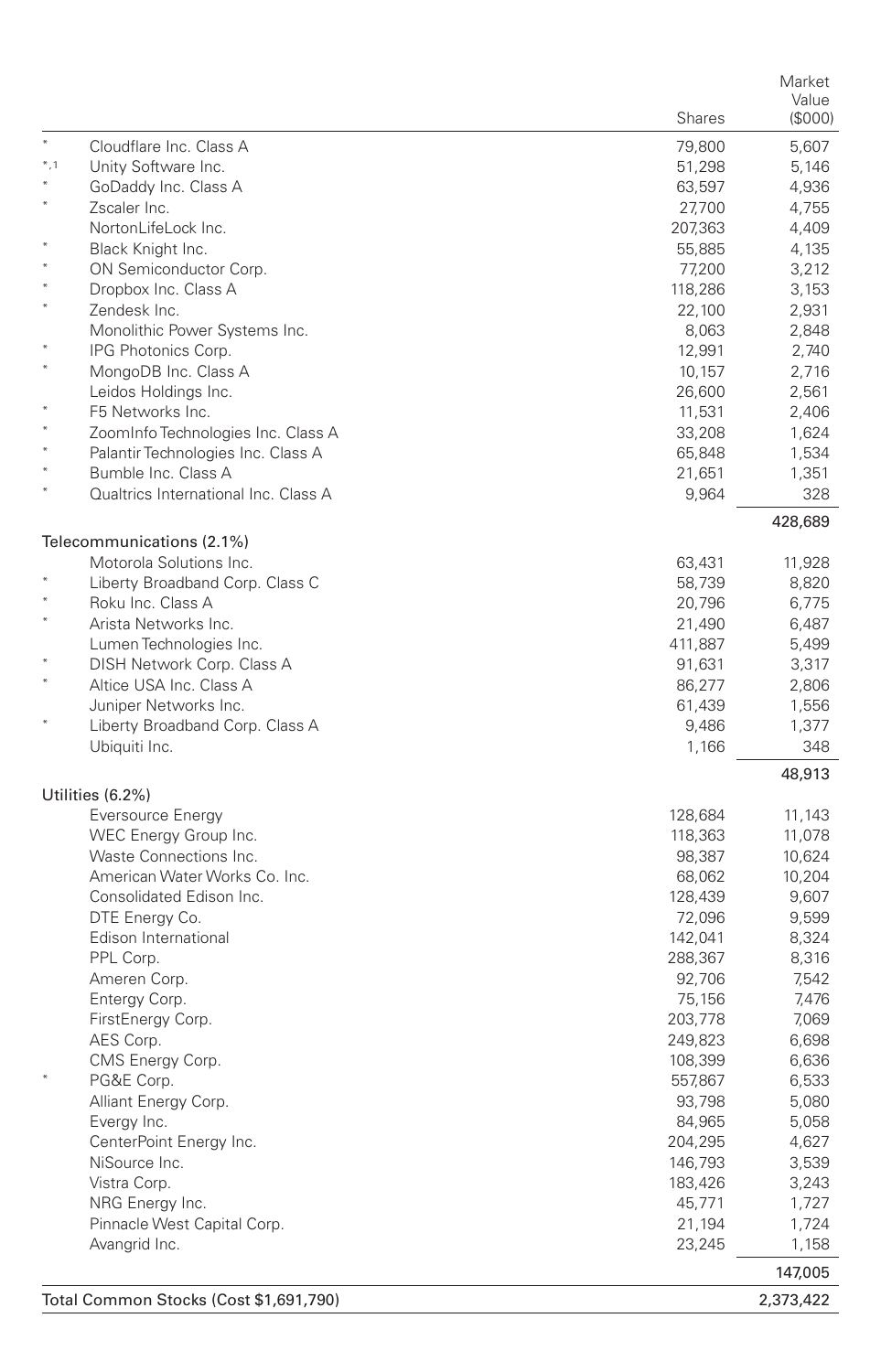|                                                          | Coupon | <b>Shares</b> | Market<br>Value<br>(S000) |
|----------------------------------------------------------|--------|---------------|---------------------------|
| Temporary Cash Investments (0.6%)                        |        |               |                           |
| Money Market Fund (0.6%)                                 |        |               |                           |
| 2,3<br>Vanguard Market Liquidity Fund<br>(Cost \$13,347) | 0.081% | 133,472       | 13,347                    |
| Total Investments (100.3%) (Cost \$1,705,137)            |        |               | 2,386,769                 |
| Other Assets and Liabilities-Net (-0.3%)                 |        |               | (6, 118)                  |
| Net Assets (100%)                                        |        |               | 2,380,651                 |
| .                                                        |        |               |                           |

Cost is in \$000.

\* Non-income-producing security.

1 Includes partial security positions on loan to broker-dealers. The total value of securities on loan is \$12,006,000.

2 Affiliated money market fund available only to Vanguard funds and certain trusts and accounts managed by Vanguard. Rate shown is the 7-day yield.

3 Collateral of \$12,153,000 was received for securities on loan, of which \$9,730,000 is held in Vanguard Market Liquidity Fund and \$2,423,000 is held in cash.

Derivative Financial Instruments Outstanding as of Period End

Futures Contracts

|                              |            |                                        |                    | (\$000)                                                   |
|------------------------------|------------|----------------------------------------|--------------------|-----------------------------------------------------------|
|                              | Expiration | Number of<br>Long (Short)<br>Contracts | Notional<br>Amount | Value and<br>Unrealized<br>Appreciation<br>(Depreciation) |
| Long Futures Contracts       |            |                                        |                    |                                                           |
| E-mini S&P Mid-Cap 400 Index | June 2021  | 26                                     | 6.774              | (57)                                                      |